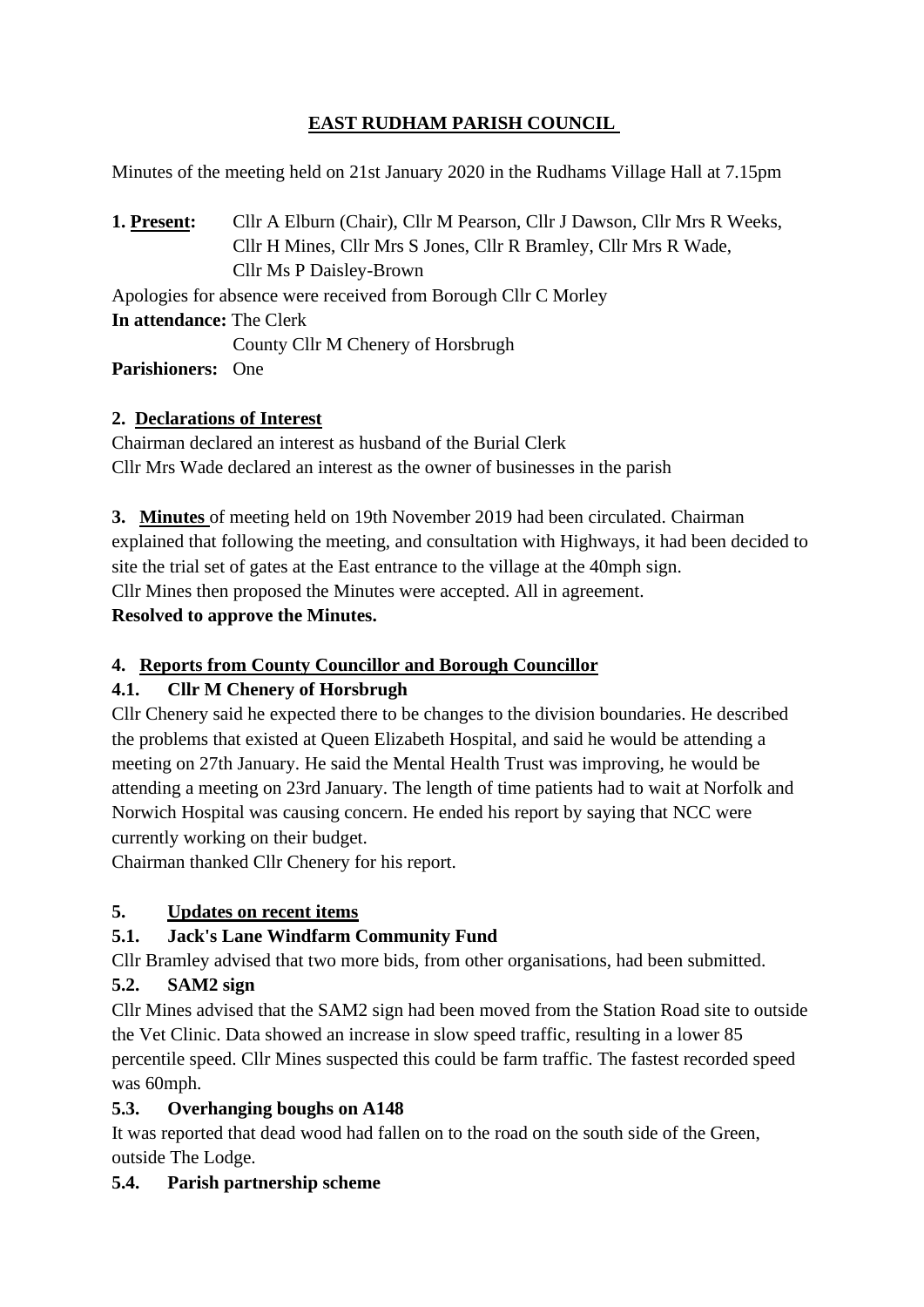Chairman advised that the bid for the parish gates had been submitted and acknowledged.

# **5.5. Neighbourhood Watch**

Cllr Pearson said he would be meeting with PC Anderton to discuss the Neighbourhood Watch scheme.

# **5.6. Litter problems at bus shelter**

Chairman considered the problem had been resolved as litter was no longer being deposited in the garden behind the bus shelter.

# **5.7. Village green fencing project**

Chairman said that metal fencing was the most economic, and conformed with fencing used elsewhere in the village. It was hoped the fencing could be erected by the beginning of spring.

# **5.8. Village green car park**

Chairman said the installation of the bicycle rack was imminent.

# **5.9. Bus stop at Groveside**

Chairman said there had been no further developments.

# **5.10. Trees in Churchyard**

Chairman said he had tried to contact the contractor but to no avail. He intended to arrange a meeting with the contractor to discuss in detail the work to be done.

# **5.11. Mobile post office**

Royal Mail have increased the hours when the mobile post office will be in East Rudham.

# **6. Planning matters**

# **6.1. Planning applications for consideration**

# **6.1.1. 20/00018/F**

Sub-division of cottage back into two separate dwellings and rear single storey extension at Rock Cottage, Broomsthorpe Road

Concerns were expressed that additional vehicles generated by the additional dwelling could cause parking congestion on Broomsthorpe Road.

# **Resolved to object to the application.**

# **6.2. Planning decisions**

**6.2.1. 19/01712/F** Single storey rear extension, demolition of store and replacement single story link extension at Bumble Cottage, Broomsthorpe Road

Application permitted, 3rd December 2019, delegated decision

**6.2.2. 19/01652/F** Replace existing conservatory with a garden room extension at The Cottage, School Road

Application permitted, 5th December 2019, delegated decision

# **6.3. Other planning matters**

None

# **7. Financial matters and authorisation of payments**

# **7.1. Balances at 1st January 2020**

| Investment Ac       | 583.70   |
|---------------------|----------|
| Business Premium Ac | 9.65     |
| Community Ac        | 16633.10 |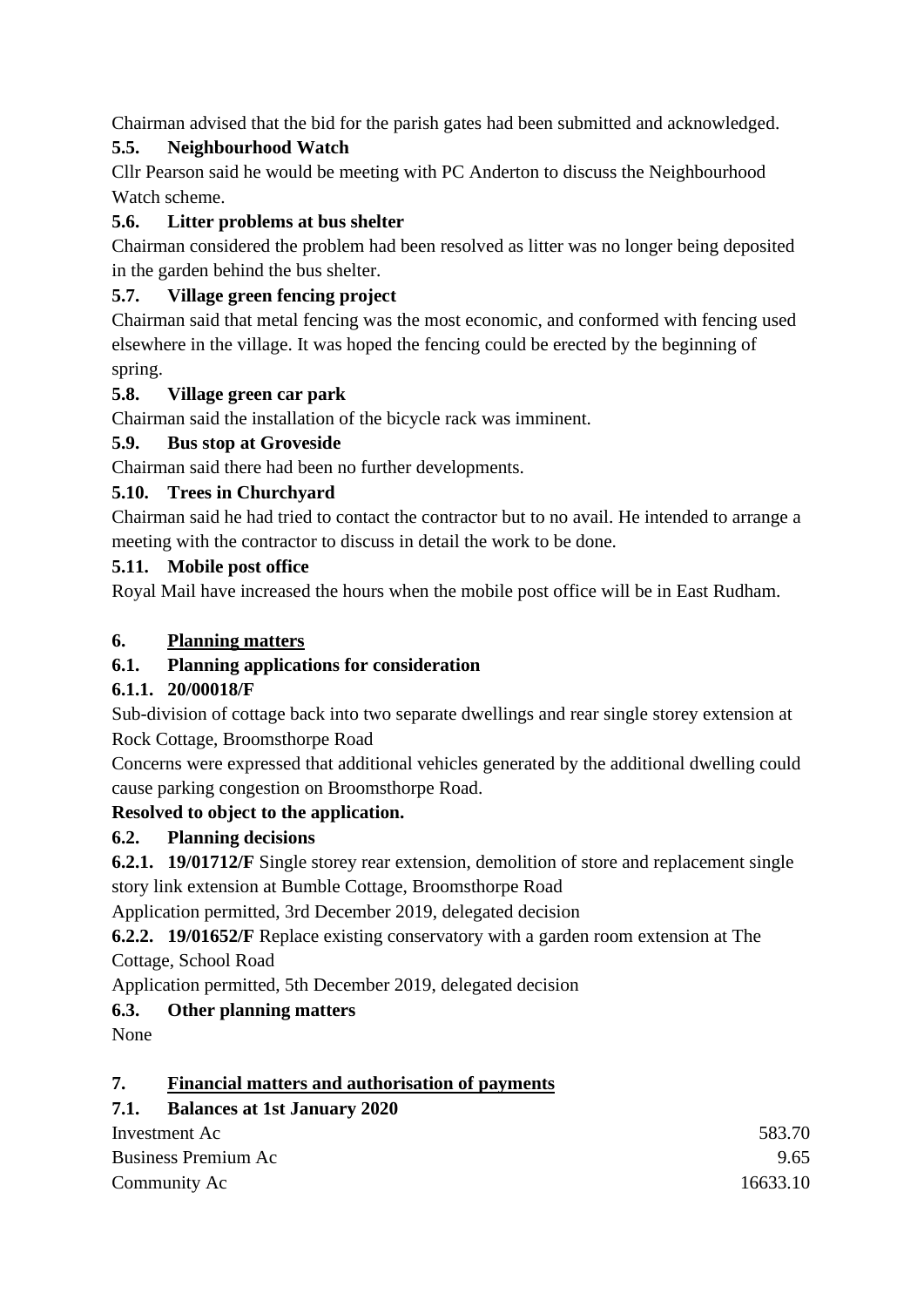|                                                         | All cheques presented                                            |                                                                     |          |
|---------------------------------------------------------|------------------------------------------------------------------|---------------------------------------------------------------------|----------|
|                                                         |                                                                  | <b>Total funds</b>                                                  | 17226.25 |
| 7.2.                                                    | <b>Receipts</b>                                                  |                                                                     |          |
|                                                         | DC King's Lynn Bid (newsletter advert)                           |                                                                     | 12.00    |
| 7.3.                                                    | <b>Payments</b>                                                  |                                                                     |          |
|                                                         | Clerk sought authorisation for the following payments:           |                                                                     |          |
|                                                         | <b>DD</b> SSE 5 November 2019 (streetlight power 2 Oct to 1 Nov) |                                                                     |          |
| 50.65                                                   | VAT 2.53                                                         | Subtotal                                                            | 53.18    |
| 6.66                                                    | VAT 0.33                                                         | Subtotal                                                            | 6.99     |
|                                                         | <b>DD</b> SSE 4 December 2019 (streetlight power 2 Nov - 2 Dec)  |                                                                     |          |
| 50.65                                                   | VAT 2.53                                                         | Subtotal                                                            | 53.18    |
| 6.66                                                    | VAT 0.33                                                         | Subtotal                                                            | 6.99     |
|                                                         | <b>DD</b> SSE 6 January 2020 (streetlight power 3 Dec - 2 Jan)   |                                                                     |          |
|                                                         | 50.65 VAT 2.53                                                   | Subtotal                                                            | 53.18    |
|                                                         | 6.66 VAT 0.33                                                    | Subtotal                                                            | 6.99     |
|                                                         |                                                                  | 101706 K& M Lighting Services Ltd (streetlight maintenance Jan '20) |          |
|                                                         | 23.83 VAT 4.77                                                   | Total                                                               | 28.60    |
| <b>101707</b> I Woods (Clerk's salary Dec '19, Jan '20) |                                                                  | 495.50                                                              |          |
| 101708 I Woods (Clerk's expenses Jan '19 - Dec '19)     |                                                                  | 120.04                                                              |          |
|                                                         | 101709 J Dominy (Stonepit Wood expenses)                         |                                                                     |          |
|                                                         | Fuel 11.00 VAT 2.20                                              | Subtotal                                                            | 13.20    |
|                                                         | Fuel 5.57 VAT 1.11                                               | Subtotal                                                            | 6.68     |
|                                                         | Mower belt 20.00 VAT 4.00                                        | Subtotal                                                            | 24.00    |
|                                                         | Fuel 11.18 VAT 2.24                                              | Subtotal                                                            | 13.42    |
|                                                         | Fuel 6.07 VAT 1.21                                               | Subtotal                                                            | 7.28     |
|                                                         | Fuel 11.08 VAT 2.22                                              | Subtotal                                                            | 13.30    |
|                                                         |                                                                  | Total                                                               | 77.88    |
|                                                         | 101710 BCKLWN (newsletter printing)                              | 83.07                                                               |          |

**101711** West Rudham PC (Remembrance Day wreath) 17.00

This authorisation was granted, cheques signed by Chairman and Cllr Pearson.

# **Resolved to approve the payments**

#### **7.4. Other financial matters**

# **7.4.1. Precept for 2020/21**

Calculations of expected expenditure had been circulated to all members of Council. Chairman provided explanations of individual items, particularly the clerk's salary. NALC had advised that salaries were expected to rise by 3%, and provision also needed to be made for a pension for the clerk. Other increased expenditures included provision for an increase in streetlight power costs and churchyard maintenance. The Borough Council had offered a Council Tax Support Grant of £70, and Cllr Mrs Weeks proposed that the net precept requirement for 2020/21 be £10909, making a total parish funding requirement of £10979. All in agreement.

**Resolved that the precept for 2020/21 will be £10909.**

# **8. Items from Borough Council**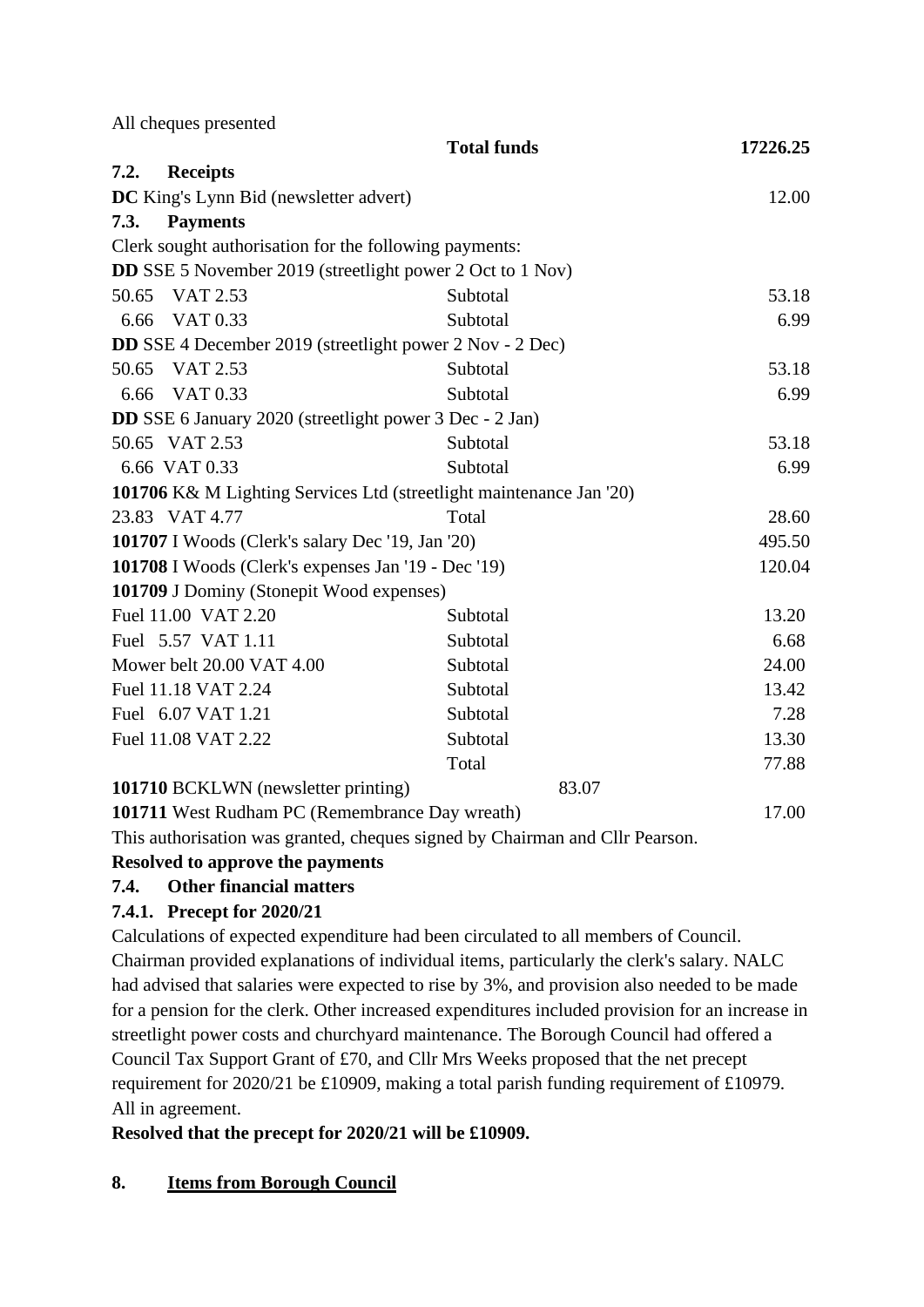#### **9. Items from County Council**

### **9.1. New Area Manager for Highways west area**

An email received from Jason Moorse, new area manager, was presented. The new area manager asked to meet with the Clerk to discuss current Highway matters. All agreed that as the Clerk would be leaving her position shortly it would be prudent for the manager to meet instead with the Chairman. Email of introduction to be forwarded to the Chairman.

#### **10. Items from Norfolk ALC and SLCC**

#### **10.1. Weekly newsletters**

Forwarded to all members of Council.

#### **11. Items from Police**

#### **11.1. Operation Randall report**

For the folder.

**11.2. Scam alerts**

For the website.

**11.3. Drop in surgeries**

Poster to be displayed.

#### **11.4. Police and Crime Commissioner's budget consultation**

#### **11.5. Area Inspector's meeting - 10 Mar (evening), 16 Mar (afternoon)**

Cllr Pearson to attend, date and venue to be confirmed.

# **12. Items regarding Open Spaces**

# **12.1. Weekly inspections of play park**

Cllr Pearson had nothing to report, Cllr Mrs Weeks to carry out the inspections until the February meeting.

#### **12.2. Event on the Green**

Cllr Mrs Wade sought consent to hold an event on the Green between 8th and 10th May, and to use two parking bays for old military vehicles.

All in agreement.

# **12.3. Drainage ditches in the parish**

Cllr Pearson expressed concern that the blocking of drainage ditches could cause flooding, notably behind School Road.

#### **12.4. Accumulation of leaves at Station Road/Broomsthorpe Road junction**

Cllr Mines said the accumulation of rotting leaves at the junction presented a hazard to vehicles and pedestrians. All in agreement for Cllr Morley to be asked to arrange for the area to be swept.

# **12.5. Broken glass on the Green car park**

Cllr Mrs Wade expressed concern that broken glass had been spilled on the Highway when wheelie bins from the Crown Inn were emptied into the refuse lorries. All in agreement for a letter to be sent to the manager of the Crown Inn, and to Borough Council Environmental Health Department.